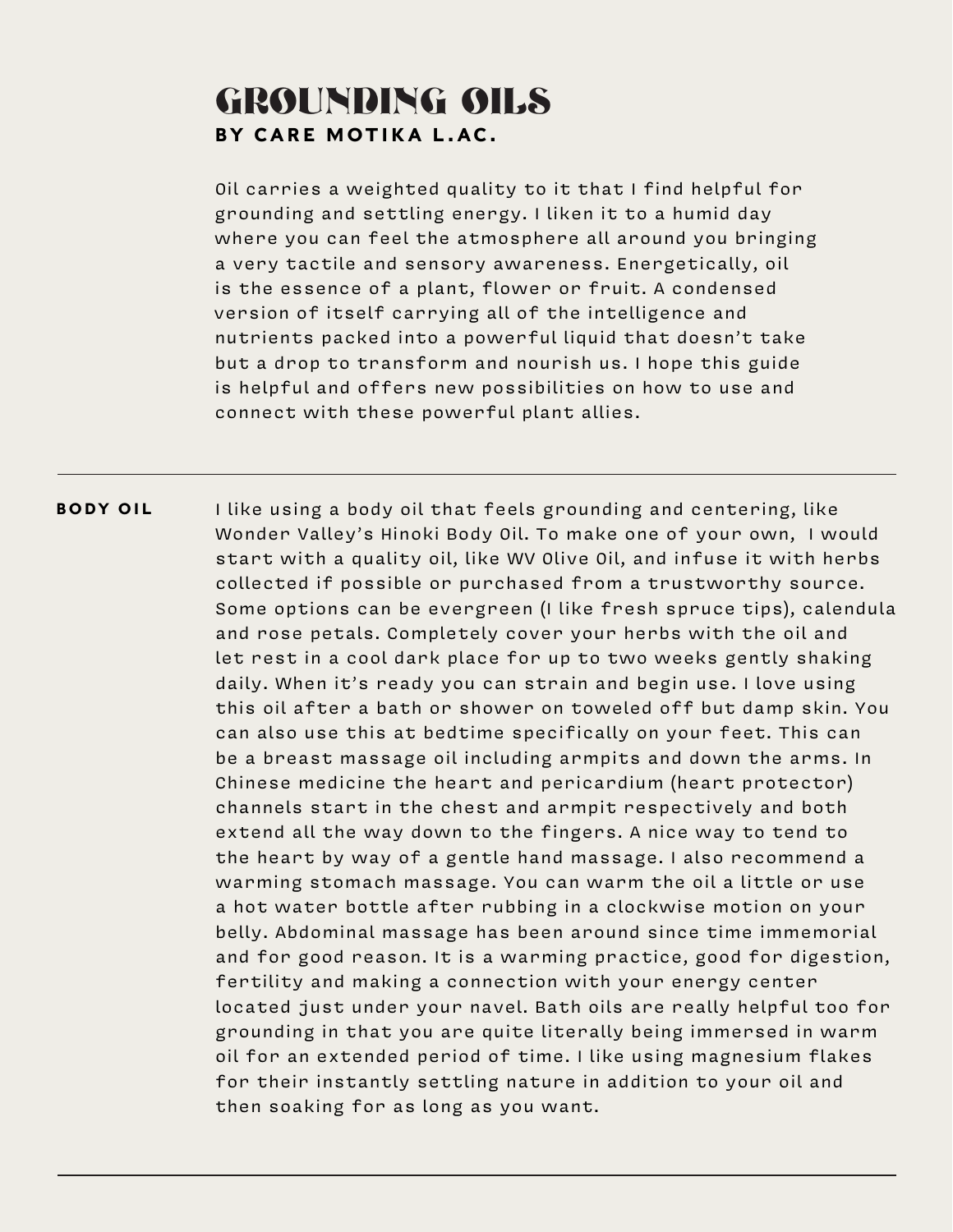With this you can use any oil, however, if you want something a little more substantial you can opt for a salve. Salves are very easy to make consisting of two basic and easy to find ingredients of oil and beeswax. I really like to make time for this oil ritual especially during the winter months that are very drying and cold in Maine but also it's perfect for warmer months and climates. FOOT OIL

> After I massage the salve on to my feet I do an essential oil ritual. In this case I use 1 to 2 drops of a grounding oil, hold the bottom of my feet and breathe. I particularly like using the acupuncture point Kidney 1 but you can also rub the essential oil on the foot arch of your feet. Kidney points connect to the water element and to yin which is the quiet, still aspect of nature within and without. Making contact with this channel can connect us to more settled and restorative energy. I recommend using essential oils sparingly as they can be very powerful but a small amount ensures a good outcome.

This is a ritual that can be done anytime but I enjoy this one at bedtime. Particularly on a night before you need to wash your hair or after bathing when your hair is still damp. This ritual will connect you with your thoughts and just how much we hold on to. The scalp and head have meridians running all across them, holding and storing energy. There are many crossing points where meridians meet in the head particularly at the top at a point called Du 20, it is located on the top and center of the head at the midpoint of the line connecting the apexes of the ears. You can often feel a slight depression where the point is located. Du 20 can help release energy and uplift the spirit.. It is traditional practice to protect the head and neck from the outside elements. I think this is a good practice to connect us with what we want to welcome in and what we want to keep out. HAIR OIL

> I enjoy taking a few moments to rub the oil into the tips of my hair and then comb the oil through. If you want to encourage more growth and scalp health feel free to spend time massaging the oil into your roots and scalp. Next you can braid or twist up your hair if it's long and wrap it in a cotton bandana. You can use simple oils like coconut, olive, argan or sesame.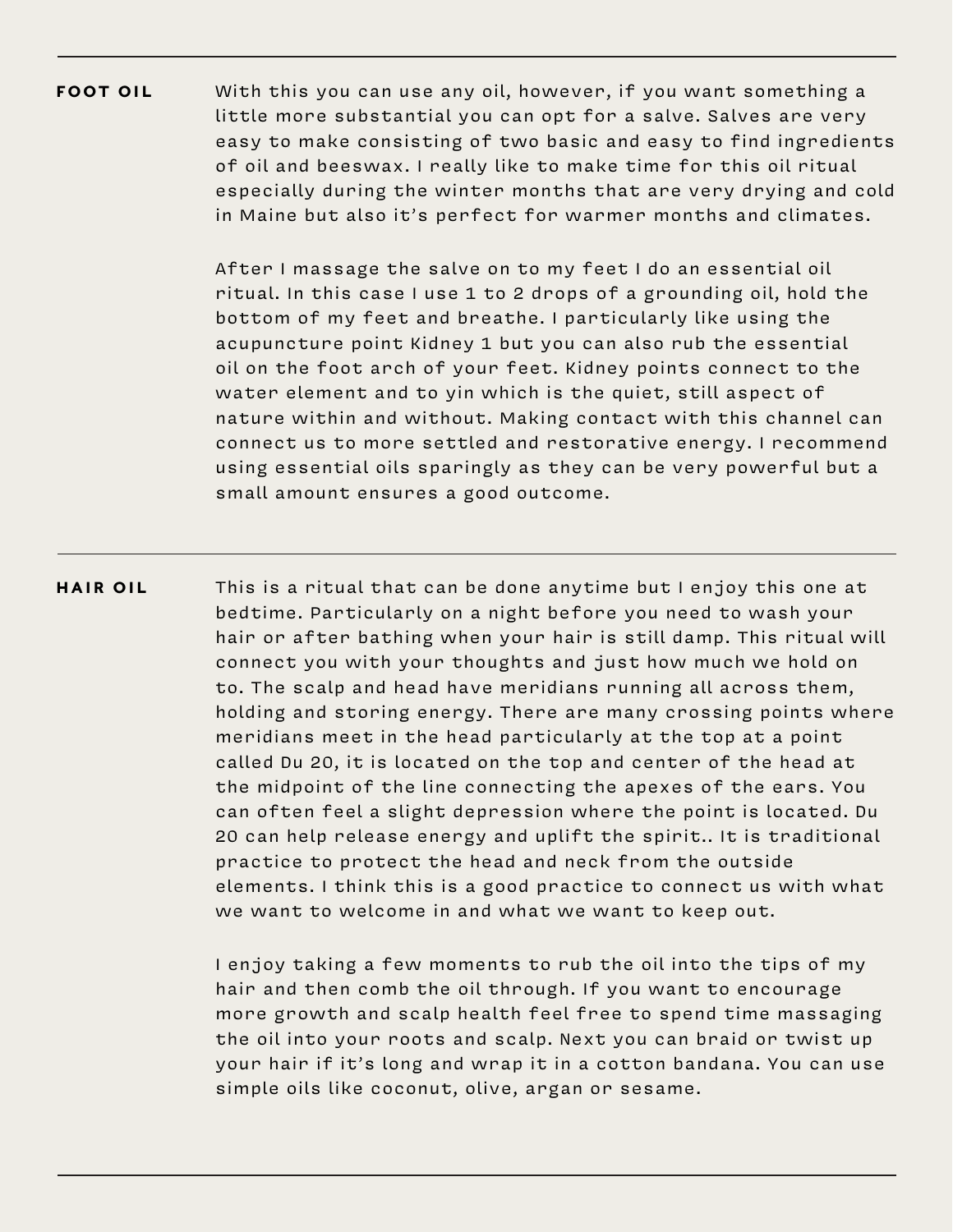- This can be done anytime but I also like this ritual at days end. Take time massaging the oil in with your hands as this will help bring awareness about where you are holding, feeling tight etc. I then use a Gua Sha tool or palm stone and massage it into all of the lines and contours of my face and down into my neck. The face again has so many channels running through it. These channels can also get stuck and inform the way we are holding our expressions. Many meridians begin in the face, originating in the sense organs. This is a powerful reminder that most of our senses originate here, where we take our first and last breath. Take time to honor your senses. You have everything you need between your two ears. No need to get fancy with what tool you decide to use. In acupuncture school, they teach you with a soup spoon so use what resonates and feels good. My personal favorite is an obsidian palm stone but I also use my hands quite a bit too. FACE OIL
- Oil can be used around your body and does not always have to go on your body. We are made up of energy and that energy extends outward. It benefits our feeling of grounding greatly if the energy around us is flowing and protected. Sometimes just inhaling a drop of an essential oil is all you need. You can also opt to use a diffuser wherein a few drops of an essential oil can prove very effective and gently scent a space. I have always loved hydrosols, which are aromatic waters produced by distilling fresh plants, fruits and flowers. This allows you to gently access the benefit of essential oils without the concentration. You can also make a grounding atmosphere mist. To make this you would fill a bottle with fresh spring water, a few drops of essential oil and a few drops of unscented witch hazel. Shake and then spray. I often keep one in the car and mist myself before driving or going into public spaces like the market especially during pandemic times. You can also spray your mask. **ATMOSPHERE** OIL